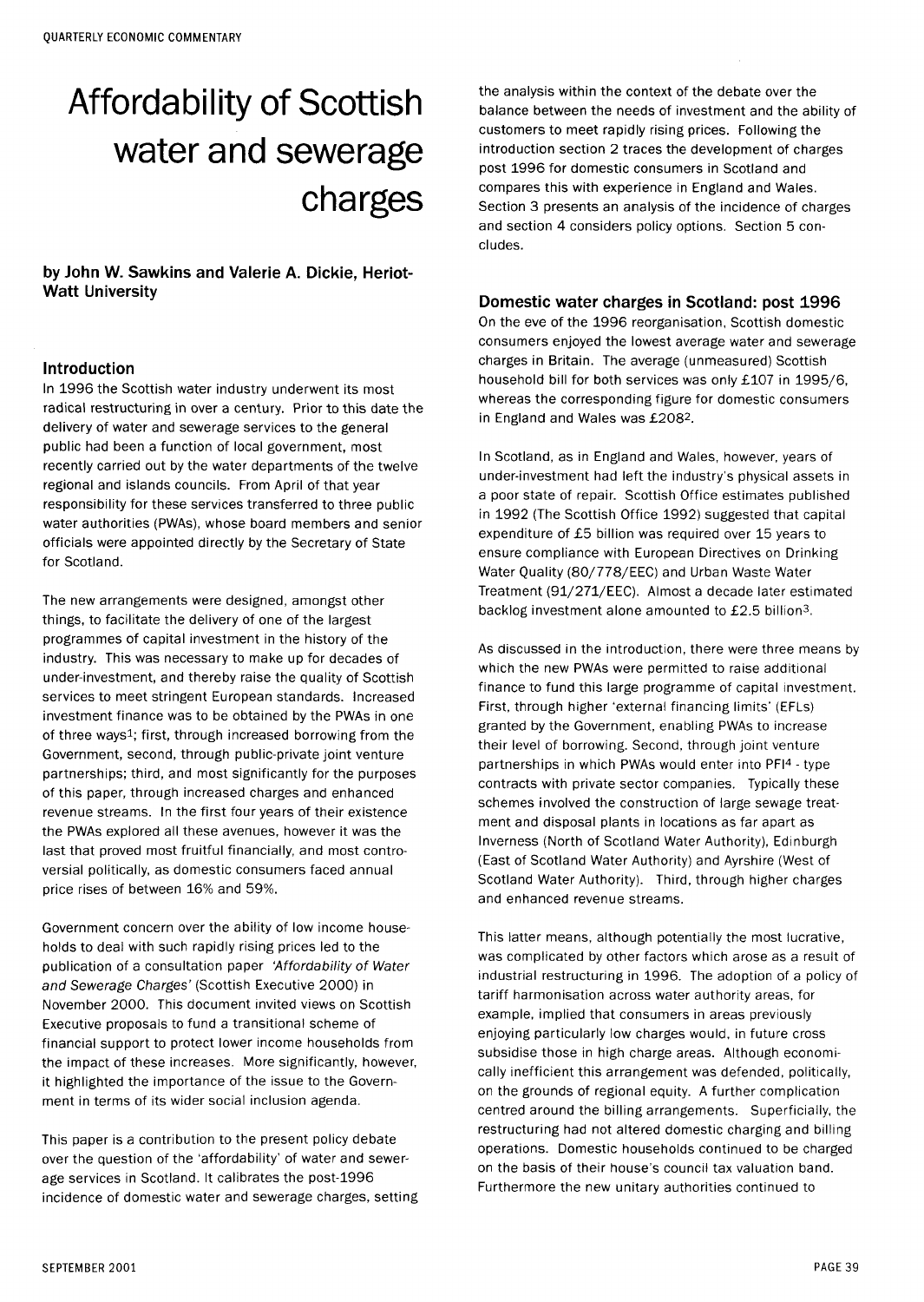collect water charges along with general council tax revenues. However, for the first time a sewerage charge was identified as a separate item on customer demands, whereas previously only a water charge was displayed as the costs relating to sewerage were met out of general council tax revenues.

The appearance of this combined water and sewerage charge led to a presentational problem, in that the impression was given that an extremely large one-off increase in water-related charges had occurred. To counter this the Government introduced a transitional domestic sewerage relief grant (TR). This was designed to last for three years and to reduce directly the amounts paid by domestic households for sewerage services. Table 1 below reports the level of grant by authority over the period.

## **Table 1: Transitional domestic sewerage relief grant (£million)**

| <b>Water Authority</b> | 1996/7 | 1997/8 | 1998/9 |
|------------------------|--------|--------|--------|
| North                  | 22.4   | 14.9   | 7.4    |
| East                   | 27.3   | 18.2   | 9.0    |
| West                   | 40.0   | 26.6   | 13.2   |
| Total                  | 89.7   | 59.7   | 29.6   |
|                        |        |        |        |

Source: Departments of the Secretary of State for Scotland and the Forestry Commission (1997) The Government's Expenditure Plans 1997-98 to 1999- 2000, Cm 3614, Publ: HMSO, Edinburgh.Departments of the Secretary of State for Scotland and the Forestry Commission (1998) The Government's Expenditure Plans 1998-99, Cm 3914, Publ: HMSO, Edinburgh.

# **Table 2: Percentage (%) increase in net domestic water and sewerage charges (band d)**

|                             | Annual change in prices  |           |                         |            | Period 1996/97-<br>2000/2001 |
|-----------------------------|--------------------------|-----------|-------------------------|------------|------------------------------|
| <b>Water Authority Area</b> | 1996/1997-<br>1997/1998- |           |                         | 1999/2000- | Nominal                      |
|                             | 1997-98                  | 1998-1999 | 1998/1999-<br>1999-2000 | 2000/2001  | change in                    |
|                             | %                        | %         | %                       | %          | prices%                      |
| North                       |                          |           |                         |            |                              |
| Tayside                     | 39.58                    | 39.35     | 29.06                   | 46.42      | 267.58                       |
| Grampian                    | 32.23                    | 32.95     | 23.00                   | 42.83      | 208.85                       |
| Highland                    | 32.23                    | 32.95     | 23.00                   | 42.83      | 208.85                       |
| Western Isles               | 16.40                    | 21.57     | 23.00                   | 42.83      | 148.61                       |
| Orkney                      | 16.40                    | 21.57     | 23.00                   | 42.83      | 148.61                       |
| Shetland                    | 16.40                    | 21.57     | 23.00                   | 42.83      | 148.61                       |
| East                        |                          |           |                         |            |                              |
| <b>Borders</b>              | 28.58                    | 28.05     | 18.29                   | 22.04      | 137.70                       |
| Forth Valley                | 53.89                    | 59.34     | 34.38                   | 31.21      | 332.38                       |
| Fife                        | 42.36                    | 44.15     | 20.97                   | 27.89      | 217.48                       |
| Edinburgh & Lothians        | 28.58                    | 28.05     | 18.29                   | 22.04      | 137.70                       |
| North Lanarkshire &         |                          |           |                         |            |                              |
| <b>East Dunbartonshire</b>  | 28.73                    | 31.16     | 19.71                   | 22.04      | 146.74                       |
| Kinross                     | 36.55                    | 31.84     | 20.97                   | 27.89      | 178.53                       |
| West                        |                          |           |                         |            |                              |
| Dumfries & Galloway         | 28.73                    | 31.16     | 21.74                   | 18.03      | 142.61                       |
| Strathclyde                 | 28.73                    | 31.16     | 21.74                   | 18.03      | 142.61                       |

Source: Water Industry Commissioner, Scottish Water and Sewerage Customers Council and The Scottish Office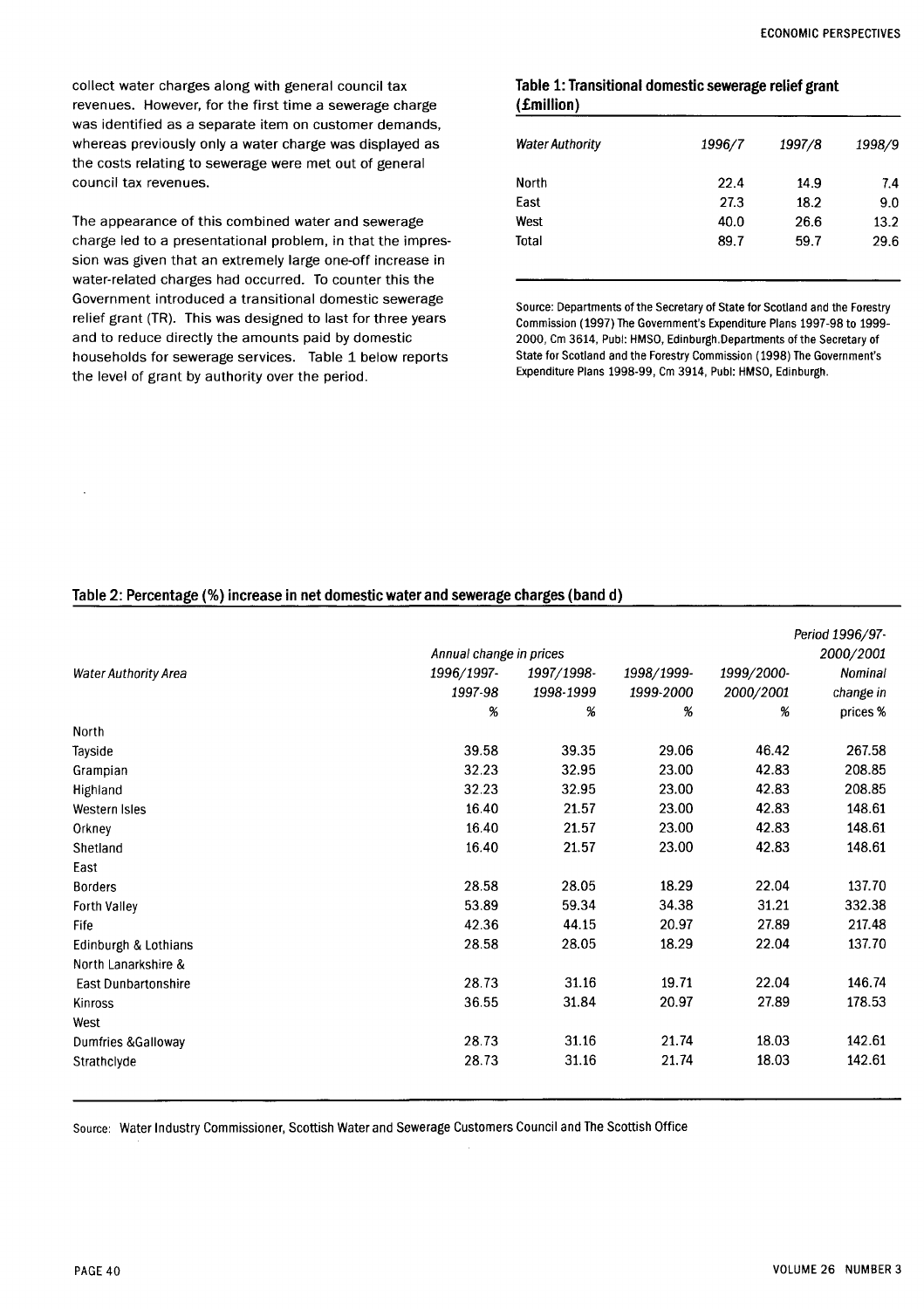#### Table 3: Net domestic water and sewerage charges (£) (band d)

| <b>Water Authority Area</b> | 1996/1997 | 1997/1998 | 1998/1999 | 1999/2000* | 2000-2001* |
|-----------------------------|-----------|-----------|-----------|------------|------------|
|                             | £         | £         | £         | £          | £          |
| North                       |           |           |           |            |            |
| Tayside                     | 81.50     | 113.76    | 158.52    | 204.60     | 299.58     |
| Grampian                    | 97.00     | 128.26    | 170.52    | 209.75     | 299.58     |
| Highland                    | 97.00     | 128.26    | 170.52    | 209.75     | 299.58     |
| Western Isles               | 120.50    | 140.26    | 170.52    | 209.75     | 299.58     |
| Orkney                      | 120.50    | 140.26    | 170.52    | 209.75     | 299.58     |
| Shetland                    | 120.50    | 140.26    | 170.52    | 209.75     | 299.58     |
| East                        |           |           |           |            |            |
| <b>Borders</b>              | 95.50     | 122.79    | 157.23    | 186.00     | 227.00     |
| <b>Forth Valley</b>         | 52.50     | 80.79     | 128.73    | 173.00     | 227.00     |
| Fife                        | 71.50     | 101.79    | 146.73    | 177.50     | 227.00     |
| Edinburgh & Lothians        | 95.50     | 122.79    | 157.23    | 186.00     | 227.00     |
| North Lanarkshire &         |           |           |           |            |            |
| <b>East Dunbartonshire</b>  | 92.00     | 118.43    | 155.33    | 186.00     | 227.00     |
| Kinross                     | 81.50     | 111.29    | 146.73    | 177.50     | 227.00     |
| West                        |           |           |           |            |            |
| Dumfries & Galloway         | 92.00     | 118.43    | 155.33    | 189.10     | 223.20     |
| Strathclyde                 | 92.00     | 118.43    | 155.33    | 189.10     | 223.20     |

Source: Water Industry Commissioner, Scottish Water and Sewerage Customers Council, The Scottish Office.

Notes: \* Charges for 1999-2000 and 2000-2001 include gross charges for sewerage. The domestic sewerage relief grant ended in 1999.

During the first two years the grant was distributed according to the standard Council Tax band weighting scheme. Thus households residing in Band H properties received twice as much relief as those in Band D properties, and three times as much as Band A households. In January 1998, however, the Scottish Water and Sewerage Customers Council refused to approve the draft 1998/99 charges schemes presented to it by the water authorities. As the customers' regulatory 'watchdog' it was particularly concerned about the impact of the proposed charge rises on low income and other vulnerable households. As required by law the proposals were sent to the Secretary of State for Scotland for final adjudication, and he ruled that the schemes would stand subject to some minor amendments. Amongst these was the requirement for the transitional domestic sewerage relief grant to be given as a flat rate payment to all households regardless of their property's Council Tax band. Hence proportionately more relief was given to households in Bands A to C<sup>5</sup> . This was, however, the final year of the transitional domestic sewerage relief grant. Despite lobbying by the industry it was phased out in 1999.

The rates at which domestic water and sewerage charges have risen in the various regions of Scotland since 1996 are set out in Table 2. This shows, quite clearly, that despite the existence of TR consumers have experienced double

digit price rises every year since reorganisation. In areas such as Forth Valley the impact of charge harmonisation has compounded the effect.

Nevertheless, it is often argued that although the price rises have been substantial in relative terms, the picture is less bleak when one examines the absolute level of prices for water and sewerage services in Scotland as compared to England and Wales. Table 3 below reports the absolute level of prices for Band D properties across the three water authority areas. (The majority of households reside in Band A, B and C dwellings, which are charged a proportion of the Band D amount.) Table 4 compares actual average unmeasured charges north and south of the border.

At present then, average prices for domestic water and sewerage services in Scotland range from £169 to £237 with a mean of £189<sup>6</sup>. For England and Wales the mean household bill is a good deal higher at £219. However the latest periodic review of prices south of the border has confirmed a one off price reduction of 12.3% on average for the year 2000/01 and steady prices thereafter. Consequently projections of the average English and Welsh bill for 2004/5 suggest a level of £219. In contrast, following advice from the Water Industry Commissioner for Scotland, the Scottish Executive approved the following price rises.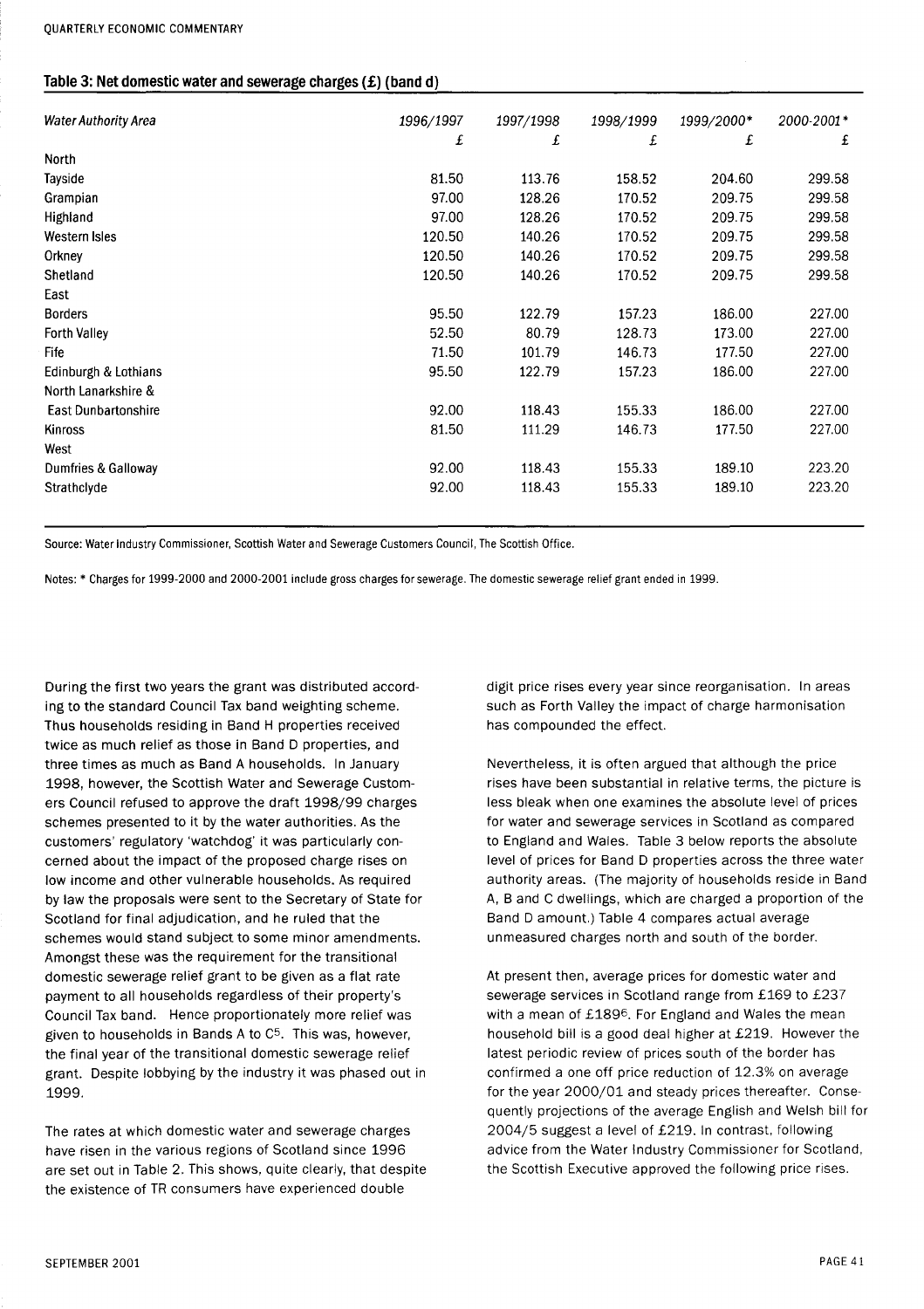# **Table 4: Average annual domestic household water and sewerage bills 2000-01 (for water and sewerage providers)**

|                          | £   |                         | £   |
|--------------------------|-----|-------------------------|-----|
| Anglian                  | 251 | North of Scotland       | 237 |
| Dwr Cymru                | 266 | <b>East of Scotland</b> | 184 |
| North West               | 222 | West of Scotland        | 169 |
| Northumbrian             | 198 |                         |     |
| Severn Trent             | 198 |                         |     |
| South West               | 314 |                         |     |
| Southern                 | 239 |                         |     |
| Thames                   | 187 |                         |     |
| Wessex                   | 231 |                         |     |
| Yorkshire                | 209 |                         |     |
| <b>England and Wales</b> |     | Scotland                |     |
| Industry Average         | 219 | <b>Industry Average</b> | 189 |
|                          |     |                         |     |

Source: Scottish Parliament, Written Reply, Official Report, Wednesday 7th June 2000, S1W-6859.

As in England and Wales there will continue to be considerable regional variation in prices in the short term. It has recently been announced, however, that the three PWAs will be merged to form one body, Scottish Water, and charges harmonised across the country. Despite this, over the next two years the gap between Scottish and English and Welsh charges will close. In a growing number of areas domestic consumers resident in Scotland will be paying more for their water than those resident in many areas of England and Wales.

# **Table 5: Average rise in Scottish water authority charges 2000-01 and 2001-02**

| <b>Water Authority</b> | 2000-01 | 2001-02 |
|------------------------|---------|---------|
| North                  | 35%     | 12%     |
| East                   | 15%     | 12%     |
| West                   | 15%     | 12%     |

Source: Letter from Sarah Boyack MSP, Minister for Transport and the Environment (Scottish Executive) to Mr Alan Sutherland, Water Industry Commissioner for Scotland, 24 January 2000.

In terms of water authority revenue these very large increases in domestic charges have had a rather more modest, but nonetheless significant, impact. Overall revenue from water and sewerage charges to the water

authorities is estimated to have risen over the last five years by just over 29% in real terms (Table 6). The reason for this apparent discrepancy lies in the way in which nondomestic charges have changed. In many cases large industrial customers, for example, have been able to secure price reductions through negotiation with water authorities, in some instances by threatening to go 'off-network'<sup>7</sup> or to transfer their business to another supplier. These changes have dampened the rise in revenue as cross subsidies between non-domestic and domestic consumers have gradually unwound and charges have become more cost reflective.

# Incidence of water charges

As we noted earlier, although the rise in domestic water and sewerage charges has been relatively large in recent years, absolute charges might be perceived as remaining fairly modest. In his recent evidence to the Transport and the Environment Committee of the Scottish Parliament, the chairman of the North of Scotland Water Authority made this point in the following way,

"I want to take this opportunity to remind everyone that households in our area [NOSWA] pay 65p a day for water. If we place value on people getting an unlimited supply of good, wholesome water delivered to their home, which is important for their health, and on removing the waste before returning the water to the environment, we will see that 65p a day is a sum worth paying."

[Colin Rennie, Scottish Parliament Transport and the Environment Committee Official Report 12 December 2000, col 1367]

Clearly this is true for someone for whom this level of charges does not represent a very large proportion of their income. However, at the same meeting, a representative of the Scottish Consumers Council argued that this would present a problem for those on relatively low incomes,

"For those people who are least well off and not necessarily on benefit, the steep rise in prices is a strain. I heard someone mention a cost of 64p [sic] a day, which works out as £17 or £18 a month. There are at least 200,000 people in Scotland who would consider that to be a major problem. Although water does not seem to be an expensive commodity, that is cost equivalent to about 80 per cent of the average electricity bill."

[Graeme Millar, Scottish Parliament Transport and the Environment Committee Official Report 12 December 2000, col 1389]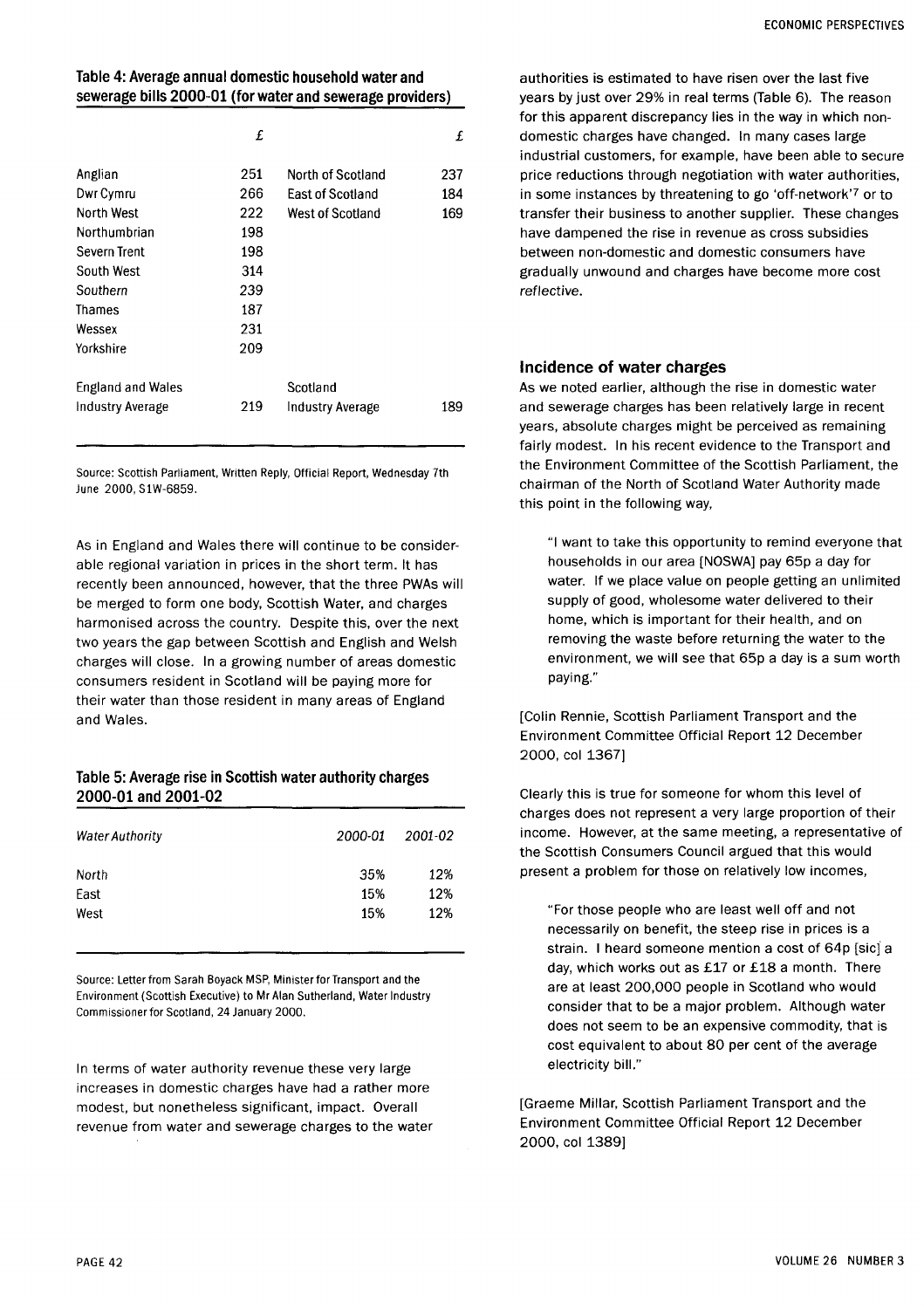## **Table 6: Revenue from water and sewerage charges (£ million) in cash and real terms (1999-2000 prices)**

| <b>Water Authority</b> | 1996/<br>1997 | 1997/<br>1998 | 1998/<br>1999 | 1999/<br>2000 | 2000/<br>2001* |
|------------------------|---------------|---------------|---------------|---------------|----------------|
| North                  |               |               |               |               |                |
| Cash                   | 120.2         | 128.0         | 137.8         | 154.0         | 206.0          |
| Real                   | 130.5         | 135.1         | 141.3         | 154.0         | 202.4          |
| East                   |               |               |               |               |                |
| Cash                   | 161.5         | 173.2         | 194.0         | 207.7         | 232.5          |
| Real                   | 175.3         | 182.8         | 199.0         | 207.7         | 227.4          |
| West                   |               |               |               |               |                |
| Cash                   | 243.1         | 247.4         | 265.7         | 278.7         | 314.0          |
| Real                   | 263.9         | 261.1         | 272.5         | 278.7         | 307.1          |
| Total                  |               |               |               |               |                |
| Cash                   | 524.8         | 548.6         | 597.5         | 640.4         | 752.5          |
| Real                   | 569.7         | 579.1         | 612.8         | 640.4         | 735.9          |
|                        |               |               |               |               |                |

Source: Scottish Parliament Written Reply, Monday 20th November 2000 (S1W-8423).

Note: \* Estimate

This argument, which has only recently gained prominence in Scotland, exercised consumer, producer and regulatory bodies in England and Wales over a decade ago. Following privatisation of the English and Welsh water authorities in 1989 very large domestic price rises in the early 1990s led to widespread non-payment of charges by vulnerable households<sup>8</sup>, and the subsequent disconnection of properties by private water companies. As a consequence local health authorities began to report outbreaks of diseases such as dysentery in areas where several households were denied access to these basic services. The English and Welsh economic regulator - Ofwat - responded to this problem by asking companies to draw up codes of practice for supplying the elderly and disabled customers, whilst devising ways to assist households in financial difficulties to spread the costs of their bills. Thereafter the total number of household disconnections fell sharply from a high of 21,282 in 1991/2 to 1,129 in 1998/99. Recent legislation<sup>10</sup> now forbids the disconnection of domestic customers in England and Wales for non-payment of bills.

In the early stages of its existence Ofwat sought to inform this area of its regulatory policy by calibrating water and sewerage charges against the budgets of domestic households. To this end it commissioned research (Pearson, Rajah and Smith (1993), Rajah and Smith (1993)) which found that under the then widespread property based (rateable value) system of charging for water and sewerage in England and Wales, the proportion of household income accounted for by water and sewerage charges ranged from 0.4% for households in the highest income decile to 3% for households in the lowest. Later research investigating the distributional effect of a change in charging systems (DETR 1998) confirmed this general pattern.

#### **Table 7: Scottish water and sewerage charges by household income 1997/8 (equivalised income)**

Scotland (1997/8)

| Gross weekly<br>household income | Mean weekly household<br>water and sewerage<br>charge (£) | Mean % gross weekly<br>household income<br>on water and<br>sewerage (%) |
|----------------------------------|-----------------------------------------------------------|-------------------------------------------------------------------------|
| Less than £100                   | 1.94                                                      | 3.06                                                                    |
| £100 but less than £200          | 1.47                                                      | 0.94                                                                    |
| £200 but less than £300          | 1.62                                                      | 0.67                                                                    |
| £300 but less than £400          | 1.83                                                      | 0.53                                                                    |
| £400 but less than £500          | 2.00                                                      | 0.45                                                                    |
| £500 but less than £600          | 2.17                                                      | 0.40                                                                    |
| £600 but less than £700          | 2.14                                                      | 0.33                                                                    |
| £700 but less than £800          | 2.28                                                      | 0.30                                                                    |
| £800 but less than £900          | 2.48                                                      | 0.29                                                                    |
| £900 but less than $£1,000$      | 2.52                                                      | 0.27                                                                    |
| £.1000 or more                   | 3.00                                                      | 0.20                                                                    |

Source: Family Resources Survey 1997-98. Sawkins and Dickie (2000)

In Scotland similar work was carried out by Sawkins et al (1998) for the Scottish Water and Sewerage Customers Council, followed by a consultation paper in August 1998 (SWSCC 1998). These both highlighted an additional Scottish problem, that although disconnection for non payment of charges was not permitted under Scottish legislation, no specific reliefs for water charges were available to households either through the tax or social security systems<sup>11</sup>. In addition Scottish consumers were offered fewer payment options for their water services than was typically the case in England and Wales. Under the agency arrangements for collecting charges those in difficulty over payments dealt with their unitary authority rather than their water authority in the first instance. Consequently the vigour with which unpaid or underpaid charges were pursued differed between areas.

The most recent research (Sawkins and Dickie 2000) using data relating to 1997/8 confirms that low income households in Scotland spend a much higher percentage of their gross weekly household income on water and sewerage charges than their high income counterparts (Table 7). Unsurprisingly, given the council tax based charging system, the results also confirm that low income households in high value houses pay proportionately more for their water services (Table 8).

Putting this information into its wider context we report in Table 9 the absolute levels of income by population decile for Great Britain in 1998/9. We note two further more recent findings. First that 27% of children in Scotland in 1998/9 lived in households with incomes below half the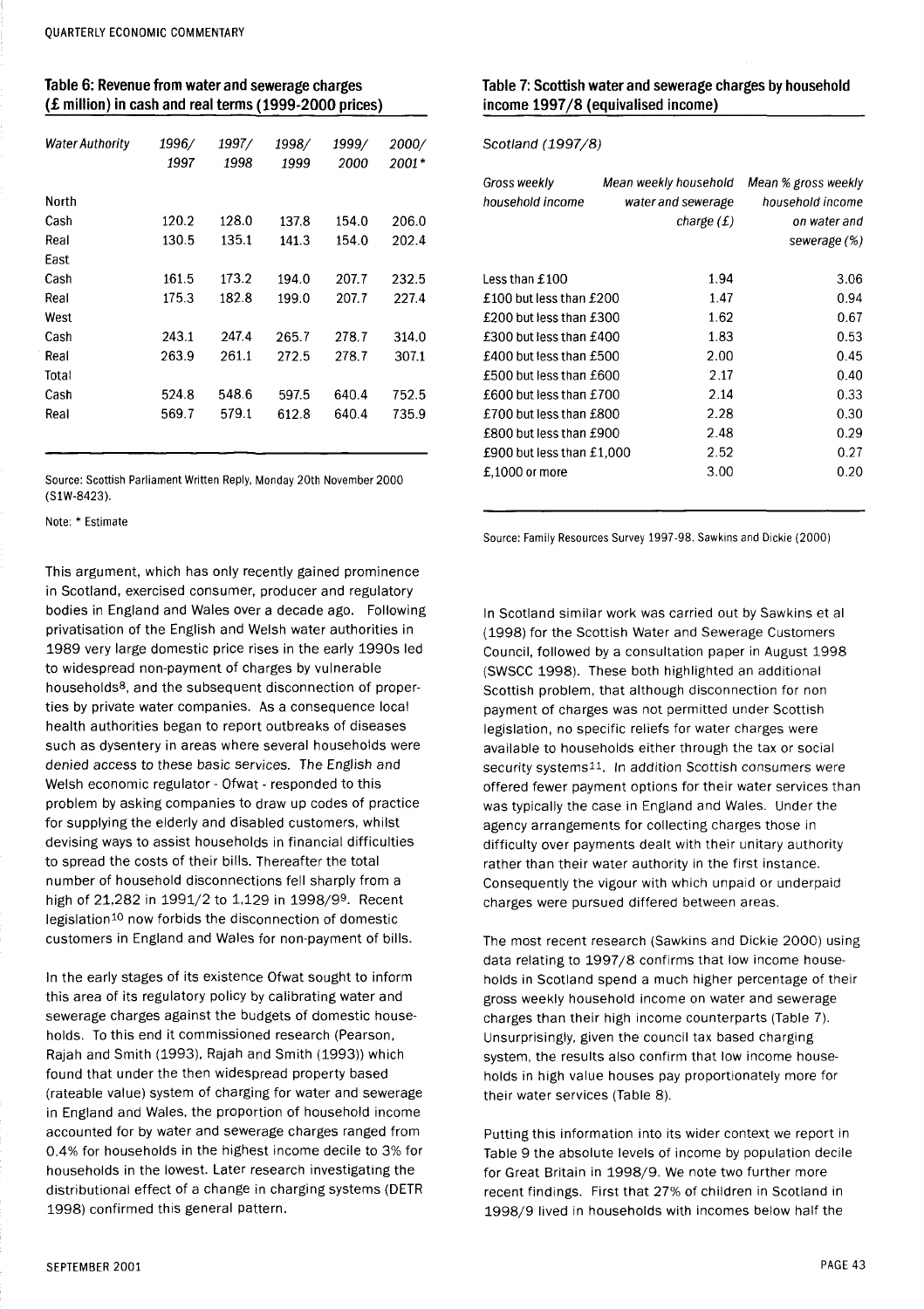mean income for Great Britain<sup>12</sup>. Second, that of the 26 million households in Great Britain, four million low income households spend more than 10% of their income on fuel to heat their homes<sup>13</sup>.

As noted earlier disconnection for non-payment is not legally permitted in Scotland. Consequently unitary authorities must go through the usual legal channels to recover unpaid charges. Although information on the number of households unable or unwilling to pay water and sewerage charges is not currently available, the provision for bad debts charged in the accounts of the water authorities indicates that the problem exists and is becoming more acute. For example, water authority provision for bad debts rose from £21.26 million in 1996/7 to £34.28 million in 1999/200014.

In the light of this, and other evidence, regarding affordability the Scottish Executive announced in November 2000 temporary additional financial support for low-income households (Scottish Executive 2000). The details were outlined by the Environment Minister, Sam Galbraith, who promised £24 million in funding over three years to cap the amount paid in water charges by those on council tax benefit.

#### Policy options

At the heart of the current policy debate lies a genuine tension between the capital investment requirements of the Scottish industry and the issue of affordability for low income and other vulnerable households.

In terms of capital investment the reasons for the large backlog need not detain us here. We merely note the perennial problem of allocating public money to an industry in which chronic underinvestment will not obviously jeopardise service provision in the short run. However reorganisation of the industry in 1996 proved to be a e turning point, politically, in this regard.

#### **Table 9: Income before housing costs for 1998/9 by population decile (Great Britain)**

| <b>Population Decile</b> | Income<br>before housing costs<br>$(E$ per week)* |
|--------------------------|---------------------------------------------------|
| Bottom 10%               | 113                                               |
| 10%-20%                  | 153                                               |
| 20%-30%                  | 184                                               |
| 30%-40%                  | 215                                               |
| 40%-50%                  | 251                                               |
| 50%-60%                  | 291                                               |
| 60%-70%                  | 339                                               |
| 70%-80%                  | 399                                               |
| 80%-90%                  | 487                                               |
| 90%-100%                 | 714                                               |
| <b>Total Population</b>  | 270                                               |

Source: Department of Social Security (2000), Table A2 derived from Family Resources Survey.

Note: Decile group medians (equivalised) in February 2000 prices. Including self-employed.

#### Table 8: Scottish water and sewerage charges by household income and council tax band 1997/8

(Equivalised income) (mean percentage of gross weekly household income spent on water and sewerage (Scotland)) 1997/8 by gross weekly household income and council tax band.)

| Scotland (1997/8)             |        |           |        |      |        |         |        | Council Tax Band |
|-------------------------------|--------|-----------|--------|------|--------|---------|--------|------------------|
| Gross Weekly Household Income | А      | B         | C      | D    | E      | F       | G      | н                |
| Less than £100                | 1.60   | 1.92      | 2.21   | 4.72 | $\ast$ | $\star$ |        | $\ast$           |
| £100 but less than £200       | 0.80   | 0.80      | 1.20   | 1.26 | 1.61   | 2.03    | $\ast$ | $\ast$           |
| £200 but less than £300       | 0.51   | 0.55      | 0.73   | 0.88 | 0.99   | 1.27    | 1.10   | $\ast$           |
| £300 but less than £400       | 0.36   | 0.39      | 0.55   | 0.59 | 0.69   | 0.92    | 0.97   |                  |
| £400 but less than £500       | 0.30   | 0.30      | 0.42   | 0.49 | 0.55   | 0.78    | 0.78   | $\ast$           |
| £500 but less than £600       | 0.25   | 0.24      | 0.39   | 0.40 | 0.47   | 0.60    | 0.66   | *                |
| £600 but less than £700       | 0.20   | 0.19      | 0.25   | 0.33 | 0.39   | 0.43    | 0.53   | $\star$          |
| £700 but less than £800       | $\ast$ | $\approx$ | 0.24   | 0.23 | 0.34   | *       | 0.51   | $\ast$           |
| £800 but less than £900       | $\ast$ | $\ast$    | 0.19   | 0.25 | 0.29   | 0.34    | 0.42   | $\ast$           |
| £900 but less than £1,000     | $\ast$ | $\ast$    | $\ast$ | 0.19 | 0.24   | 0.33    | *      | 0.41             |
| $£.1000$ or more              | $\ast$ | $\ast$    | $\ast$ | 0.16 | 0.17   | 0.25    | 0.26   | $\ast$           |

Source: Family Resources Survey 1997-98. Sawkins and Dickie (2000) Note: \* indicates missing or insufficient observations.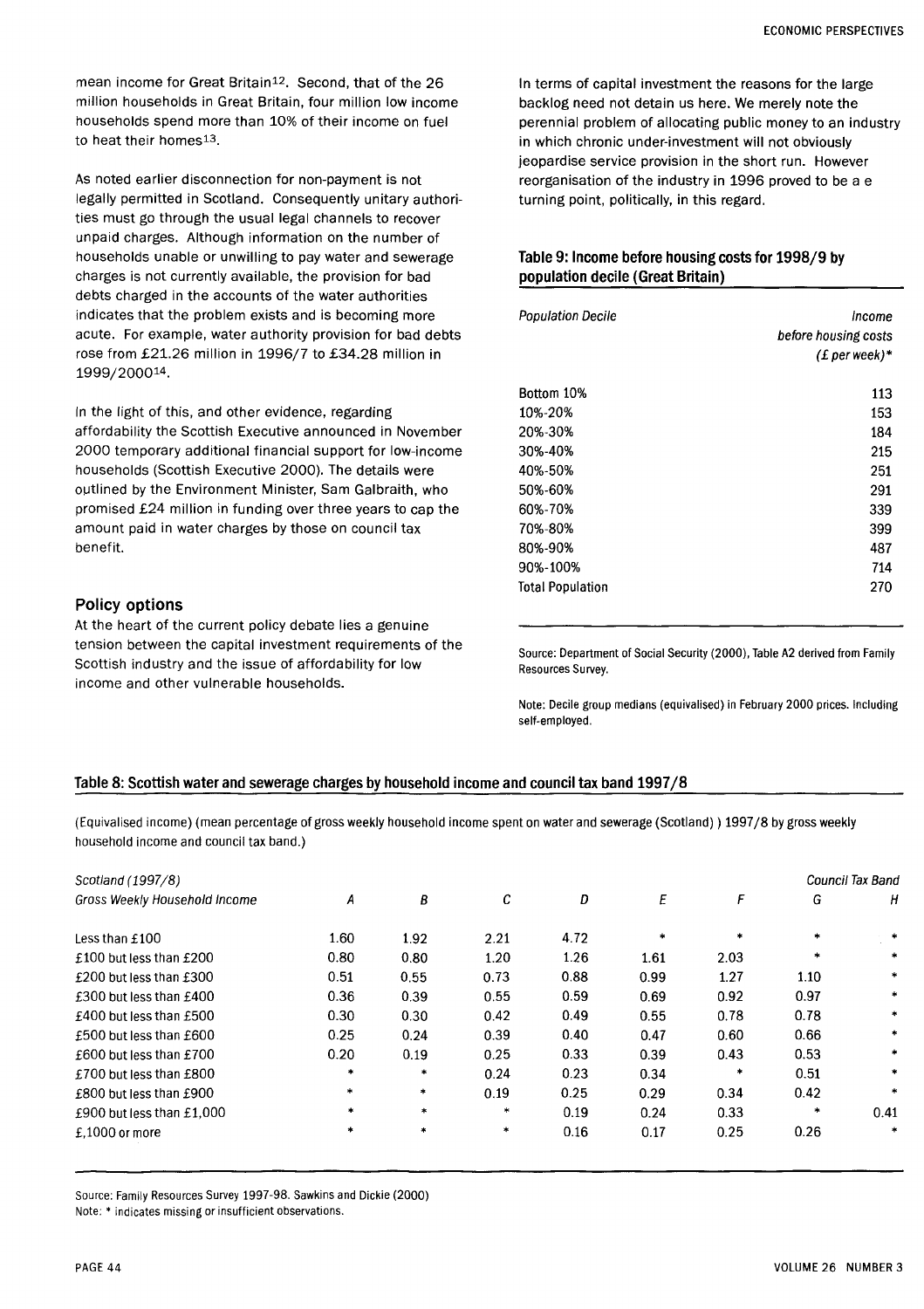From the consumer's perspective reorganisation also signalled the start of a long uninterrupted period of aboveinflation price rises mitigated only by transitional relief for domestic sewerage charges, and the current prospect of further temporary help for a small number of low income households. Although modest in financial terms, this latter scheme appears to signal the Scottish Executive's recognition of the difficulties faced by some domestic consumers in budgeting for rapidly rising charges.

In the short to medium term, however, it appears that the upward pressure on domestic charges in general will not abate in any way. There are two main reasons for this. First, as noted earlier, the need to come within the terms of the various European environmental directives relating to water and waste water quality. This implies continuing commitment to the capital investment programme. Second the impact of the 1998 Competition Act which will, inter alia, prevent the water authorities - and the unified successor body, Scottish Water-from unreasonably denying access to infrastructure assets such as mains or sewers to rival suppliers. This may provide an effective legal framework for the development of common carriage in Scotland, and prohibit PWAs from excluding potential competitors unreasonably. Large industrial and commercial customers of the water authorities are, clearly, best placed to strike new charging deals with incumbent suppliers or their competitors. Either course of action would put downward pressure on non-domestic prices leading to a reduction in the non-domestic / domestic cross subsidy and further upward pressure on domestic charges.

At the December 2000 meetings of the Scottish Parliament's Transport and the Environment Committee<sup>15</sup> various means by which the investment / affordability dilemma might be resolved were discussed. The suggestion that water authorities might be given a direct subsidy from general taxation was countered by the observation that this may fall foul of the same European competition rules that have caused difficulties for national governments seeking to support domestic car or shipbuilding industries. An increase in the authorities' borrowing limits from central government would raise difficulties relating to debt servicing and industry sustainability in the long run. In the view of the Minister and the authority chief executives exemption from domestic competition legislation - the Competition Act 1998 - although technically possible, would not ultimately benefit the water authorities or their customers. Finally, full scale privatisation was ruled out on political grounds.

The programme of transitional support will, undoubtedly provide relief for some vulnerable consumers, nevertheless it remains poorly targeted, modest in financial terms, and temporary. There are, however, a number of other issues that, we believe, deserve further attention in the investment / affordability debate.

#### Comparative competition

First, the economic regulator - i.e. the Water Industry Commissioner - in collaboration with the industry's owner i.e. the Scottish Executive - should develop and exploit the tools of comparative competition such as benchmarking, to drive down industry costs. In England and Wales this technique was used effectively by Ofwat, particularly during the early years of its existence (Sawkins 2000). In Scotland the Water Industry Commissioner is well placed to extract and publish comparative information, drawing comparisons between the Scottish water authorities and their English and Welsh counterparts. In this way the public water authorities may be goaded into explaining and reducing material discrepancies between local and national - or even international - performance parameters.

One area highlighted, at an early stage, by comparative analysis of this sort was industry employment. In contrast to England and Wales where numbers have been falling steadily for two decades, in Scotland recent sharp reductions in employee numbers have merely returned employment levels to those of the early 1980s. Using population as a basis for comparison the pattern is even more striking. Examined in isolation comparisons of this sort may fail to give a fully rounded and reliable guide to performance within the industry<sup>16</sup>. They are useful, nevertheless, in drawing attention to areas worthy of further investigation by the industry's economic regulator.

## Economic regulatory reform

The second area worthy of further attention is that of economic regulation. In contrast to England and Wales where the economic regulator, Ofwat, enjoys considerable operational autonomy in undertaking his statutory duties. the Water Industry Commissioner in Scotland is directed in his operations much more closely by government ministers. The benefits of closer political supervision include greater perceived public accountability, however the balance between political and economic priorities in the conduct of regulation is undoubtedly tipped more firmly in favour of the former north of the border<sup>17</sup>.

A comparative analysis of the way in which political lobbying and involvement has affected the work of the Scottish and English economic regulators is beyond the scope of this paper. We note, however, the problem of balancing long run economic objectives against short run political priorities - a problem which bedevilled the Scottish industry whilst under local government control. This is not to suggest that regulators ever operate in a political vacuum, but rather that the clarity and stability of objectives clearly outlined in statute may enable a regulatory body to undertake its duties more effectively.

In this regard we believe the English and Welsh economic regulator has exploited its greater operational independ-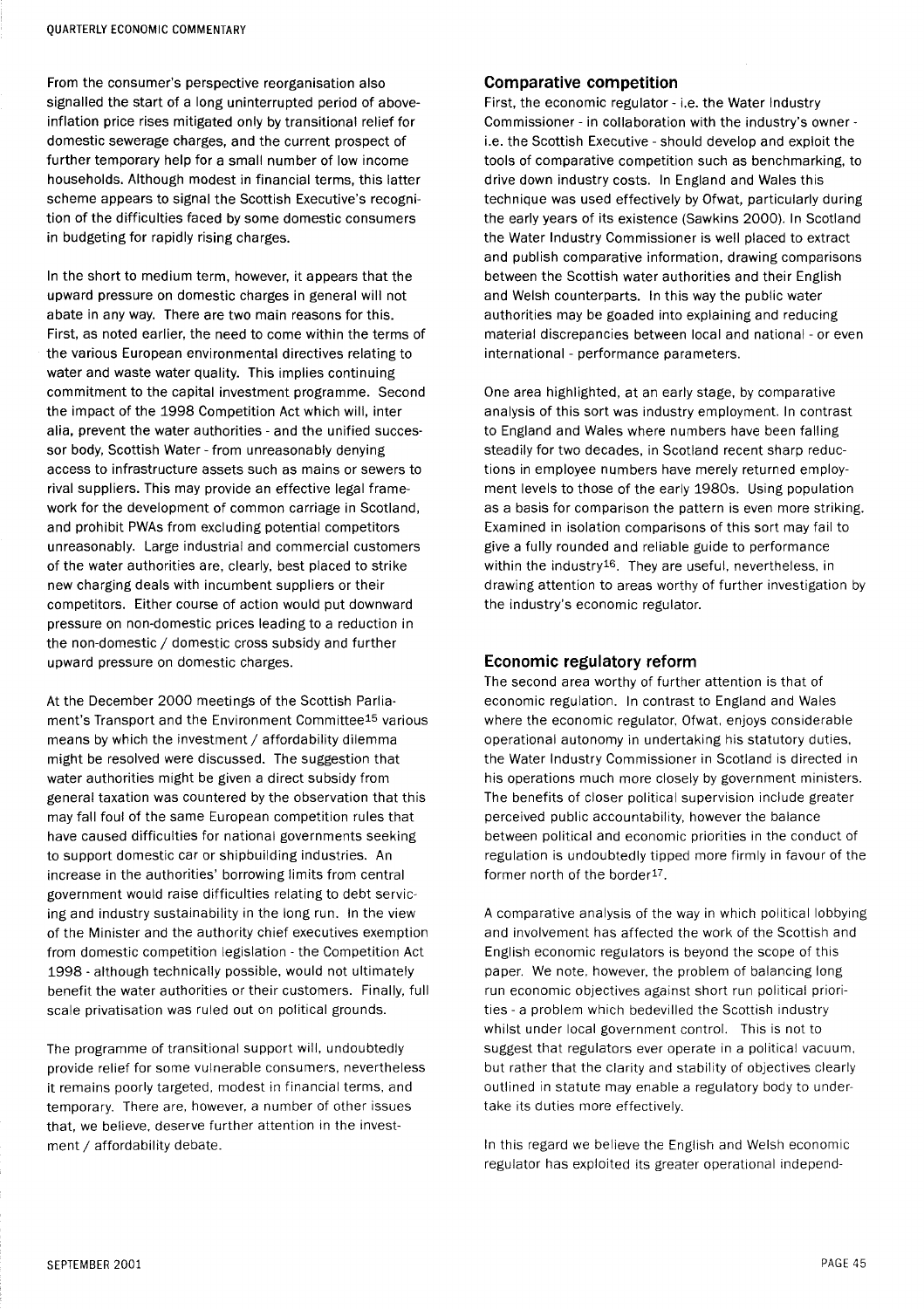ence very effectively. Ofwat has resisted the attempts of politicians, other government agencies, water companies and consumer lobby groups to 'capture' regulatory policymaking. In Scotland there is a heightened risk of regulatory capture by virtue of the industry's public sector status, its relatively small size and the complex network of relationships between those managing and regulating the PWAs. The resolution of this problems lies, we believe, in enhancing the operational independence of the Water Industry Commissioner's office through statute. Although politically unpalatable this route may eventually give the Commissioner the freedom and security necessary to challenge and test industry and political 'orthodoxy' north of the border regarding, for example, regional deaveraging of tariffs or the place of domestic metering in demand management.

## Social security

The use of comparative competition and the implementation of economic regulatory reform are both means by which water authority incentive structures might be altered. Another area worthy of further investigation focuses on water authority customers, in particular those vulnerable households facing difficulties dealing with the large rises in the costs of water and sewerage services.

At present there is no designated benefit covering water and sewerage services. Instead benefits intended to cover general household expenses - including water and sewerage charges - exist. In view of the extremely rapid rise in domestic charges in Scotland there is a case, we believe for a designated 'water benefit' to be available for qualifying households. A system in which households qualifying for housing or council tax benefits would also receive water benefit would be administratively feasible and financially modest in terms of the overall social security budget (Dickie and Sawkins 2000). The main obstacle to implementation at present is the fact that benefits are a reserved matter. This would not, however, prevent Scottish MPs or the Executive itself from putting the case for this form of support before the Westminster Parliament.

#### Other measures

Other customer-centred initiatives worthy of closer examination include measures to raise water charge collection rates and introduce selective domestic metering.

At present local authorities are responsible for domestic customer billing as part of the council tax collection system. In general, however, collection rates across Scotland are lower than those in England and Wales, and local authorities also vary in the vigour with which they pursue non-payers. This agency arrangement may become more difficult to sustain in the future as domestic charges continue to rise, and local authorities seek to dissociate themselves from the charge increases. The main administrative obstacle in the way of separate billing for water and sewerage charges is the construction and management of a complete and reliable customer database by the PWAs. The transitional costs would be considerable and separate billing may initially heighten rather than reduce problems of non-payment in some areas. Set against this, if the water authorities took control of this function they would be in a better position to offer a wider range of payment methods, relate more closely to their customers by offering payment advice, raise collection rates and thereby increase revenue.

In the medium term the use of selective domestic metering in conjunction with special tariffs may provide a more efficient and equitable means of delivering support to vulnerable households. The benefits of such as scheme would not only allow support to be targeted more effectively, but would also increase customer awareness of the true cost of water and the need for conservation. The current flat-rate charging system in which the marginal cost of water is zero stands in direct contradiction to the need to promote an environmentally sustainable industry. Instead industry officials continue to focus on supply side measures to the detriment of demand management initiatives<sup>18</sup>.

#### Conclusion

There is, we believe, no simple way to cut the Gordian knot of the investment / affordability debate in the Scottish water industry. Decades of under-investment, a complex web of cross subsidies and a long tradition of close political involvement and control have all hampered its ability to be proactive in relation to the recent demands of comparative and product market competition.

Over the next five years the pace of change will continue to be forced by the requirements of the European environmental quality directives and domestic competition law. There will undoubtedly be further domestic price rises well above the rate of inflation. In the midst of this, the industry, its regulators and the Government must not lose sight of the particular difficulties of vulnerable households in meeting this increased financial commitment.

#### References

Department of the Environment, Transport and the Regions (1998) Incidence Effects of Charging for Domestic Water and Sewerage Services, Report prepared by Maxwell Stamp pic for DETR, Publ: DETR, London.

Department of Social Security (2000) Households Below Average Income 1994/5-1998/9, Publ: Corporate Document Services, Leeds.

Dickie, V.A. and Sawkins, J.W. (2000) Increased Water and Sewerage Charges in Scotland: Mitigating the Impact on Vulnerable Households, Occasional Paper in Economics, Division of Economics, Heriot-Watt University.